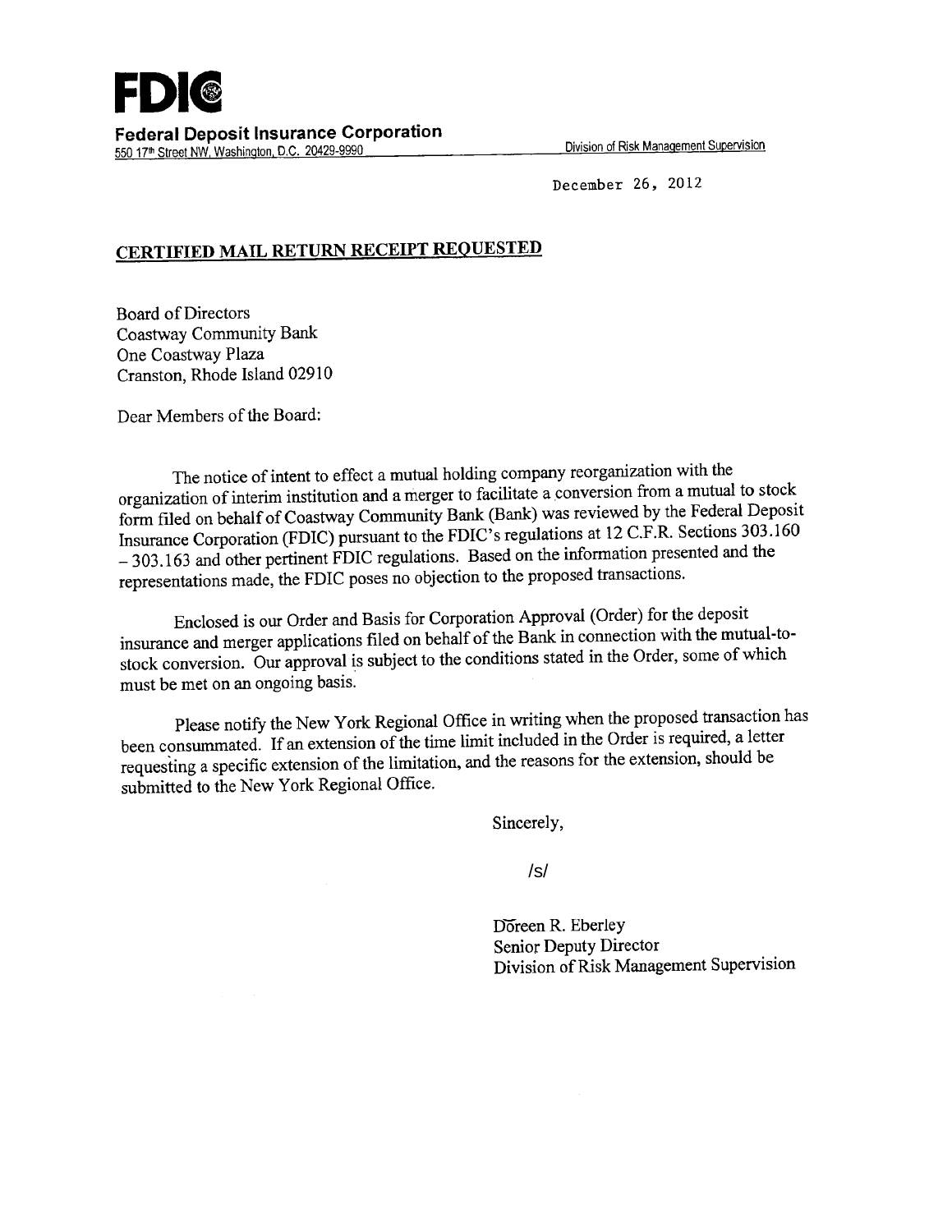Board of Directors Coastway Community Bank Page 2 Enclosures

cc: Mr. Kevin Handly Pierce Atwood, LLP 100 Summer Street 42250 Boston, MA 02110

> Joseph Torti III Deputy Director & Superintendent of Banking Rhode Island Department of Business Regulation 1511 Pontiac Avenue Cranston, RI 02920

Mr. Scott Chu Lead Analyst - Applications Federal Reserve Bank of Boston 600 Atlantic Avenue Boston, MA 02210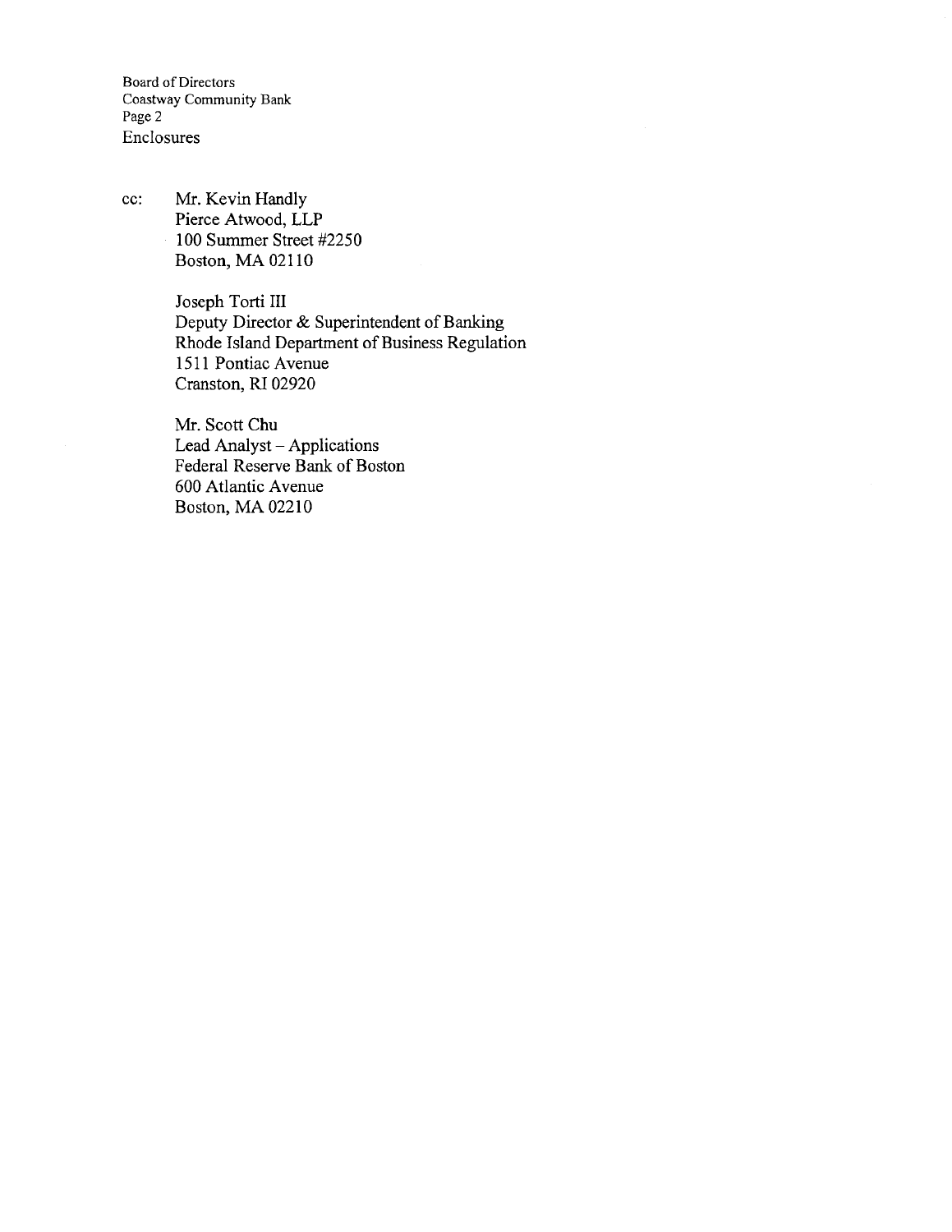## **FEDERAL DEPOSIT INSURANCE CORPORATION**

Coastway Community Bank Cranston, Rhode Island

Applications for Federal Deposit Insurance and Consent to Merge

## **ORDER AND BASIS FOR CORPORATION APPROVAL**

Pursuant to Section *5* of the Federal Deposit Insurance (FDI) Act, an application has been filed for federal deposit insurance for Coastway Interim Bank, a proposed interim, Rhode Islandchartered, stock savings bank. In addition, pursuant to Section 18(c) of the FDI Act, an application for consent to merge with Coastway Interim Bank has been filed on behalf of Coastway Community Bank, Cranston, Rhode Island (Mutual Institution), currently a statechartered, mutually-owned Deposit Insurance Fund (DIF) member with total assets of \$345,518,000 and total deposits of \$311,090,000 as of September 30, 2012.

The purpose of these applications is to obtain the FDIC approval necessary to effect the Mutual Institution's plan of reorganization which, solely to facilitate such undertaking, provides for:

- The Mutual Institution will organize a *de novo* Rhode Island-chartered mutual holding company to be known as Coastway Bancorp, MHC (MHC);
- The Mutual Institution will organize Coastway Bancorp, LLC, a Rhode Island-chartered limited liability company as a wholly owned subsidiary of MHC;
- The Mutual Institution will organize Coastway Interim Bank, a *de novo* interim Rhode Island-chartered stock savings bank (Coastway Interim Bank); and
- The Mutual Institution will merge with and into Coastway Interim Bank, with Coastway Interim Bank as the resulting subsidiary savings bank, and assuming the name Coastway Community Bank (Resultant Bank).

Upon consummation of the reorganization, the deposits of the Resultant Bank will continue to be insured under the DIF. On the effective date of the reorganization, the Resultant Bank will be a stock bank that is wholly owned by Coastway Bancorp, LLC, which will be wholly owned by Coastway Bancorp, MHC.

Applications establishing Coastway Bancorp, MHC, and Coastway Bancorp LLC, as bank holding companies were approved by the Federal Reserve Bank of Boston on June 4, 2012. Additionally, on September 4, 2012, the Rhode Island Department of Business Regulation approved the formation of Coastway Bancorp, MHC and Coastway Interim Bank.

Following consummation of the merger, Resultant Bank will operate the same banking business, with the same management, at the same locations now being served by the Mutual Institution. The proposed transaction will not alter the competitive structure of banking in the market served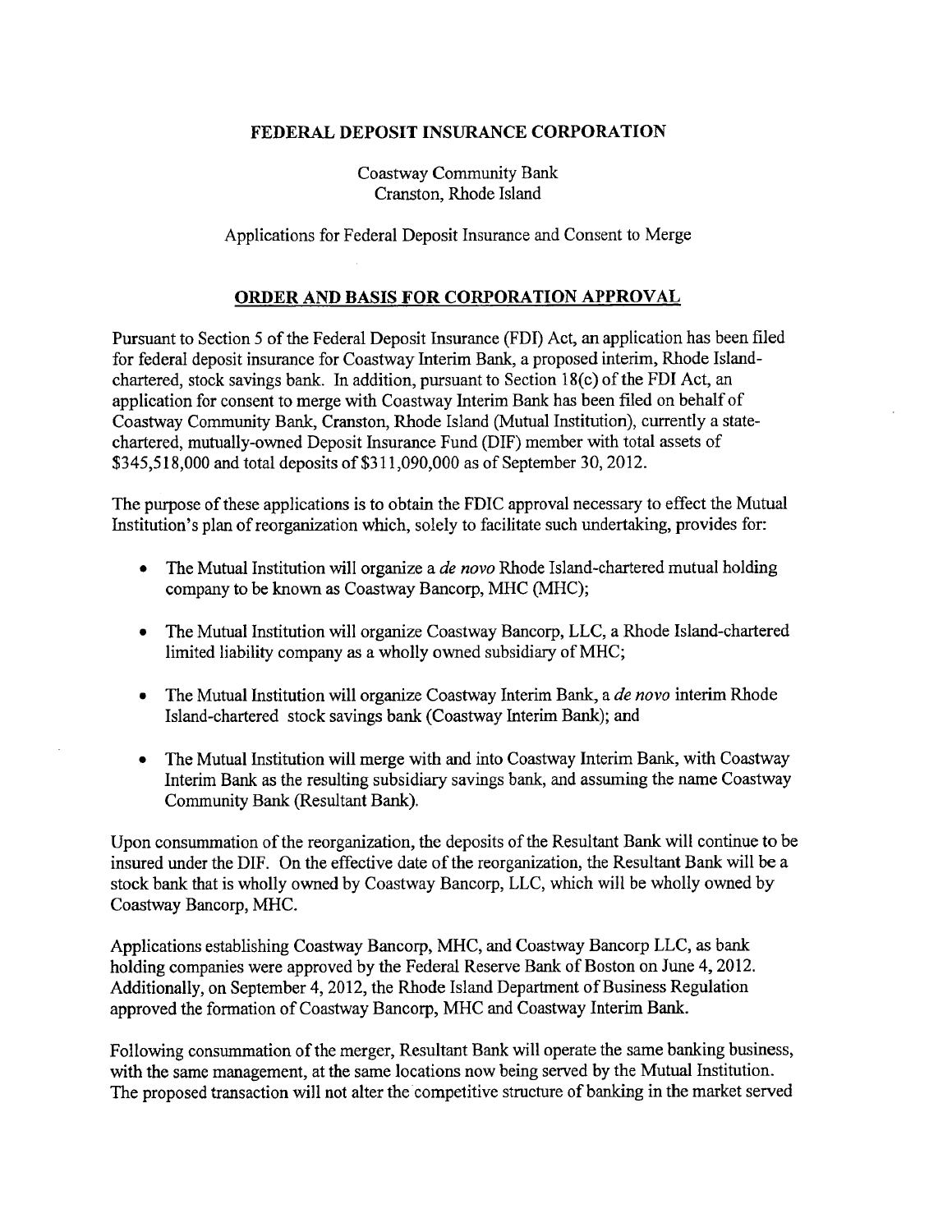by the Mutual Institution. The Resultant Bank's main office will be located at One Coastway Plaza, Cranston, Rhode Island, the same main office as that of the Mutual Institution.

Notice of the proposed transaction, in a form approved by the FDIC, has been published pursuant to the FDI Act. A review of available information, including the Community Reinvestment Act (CRA) Statement of the proponent, disclosed no inconsistencies with the purposes of the CRA. The Resultant Bank is expected to meet the credit needs of its community, consistent with the safe and sound operation of the institution.

In connection with the merger application, the FDIC has taken into consideration the financial and managerial resources and future prospects of the proponent bank and the Resultant Bank, the convenience and needs of the community to be served, and the effect of the proposed transaction on competition. The FDIC also has taken into consideration the effectiveness of the insured depository institutions involved in the proposed merger transaction in combating moneylaundering activities, and the risk posed by the transaction to the stability of the U.S. banking or financial system.

In addition, the FDIC has fully considered all available facts and information relevant to the factors of Section 6 of the FDI Act relating to the application for federal deposit insurance for Coastway Interim Bank.

Having found favorably on all statutory factors, it is the FDIC's judgment that the applications for Consent to Merge and for federal deposit insurance are hereby approved, subject to the following conditions, some of which are continuing in nature:

- 1. That, except for the proposed transfer of stock to Coastway Bancorp, LLC, no shares of the stock of Coastway Community Bank shall be sold, transferred or otherwise disposed of, to any person (including any Employee Stock Ownership Plan) unless prior notice is provided to, and non-objection is received from, the FDIC New York Regional Director;
- 2. That, prior to a sale, transfer or other disposition of any shares of Coastway Bancorp, LLC, by Coastway Bancorp, MHC, to any person (including any Employee Stock Ownership Plan) or a conversion of Coastway Bancorp, MEC, to stock form, Coastway Community Bank must provide written notification to the FDIC New York Regional Director, and provide copies of all documents filed with the state and Federal banking and/or securities regulators in connection with any sale, transfer, disposition or conversion;
- 3. That, prior to the sale, transfer, or other disposition of any shares of the stock of Coastway Community Bank by Coastway Bancorp, LLC, or any ownership interest in Coastway Bancorp, LLC, by Coastway Bancorp, MHC, to any persons (including any Employee Stock Ownership Plan) through a public offering, Coastway Community Bank's eligible depositors must have the opportunity to vote to approve the transaction in accordance with Rhode Island law;
- 4. That, should any shares of stock of Coastway Community Bank or ownership interest in Coastway Bancorp, LLC, be issued to persons other than Coastway Bancorp, LLC, and Coastway Bancorp, MHC, any dividends waived by Coastway Bancorp, MHC, must be